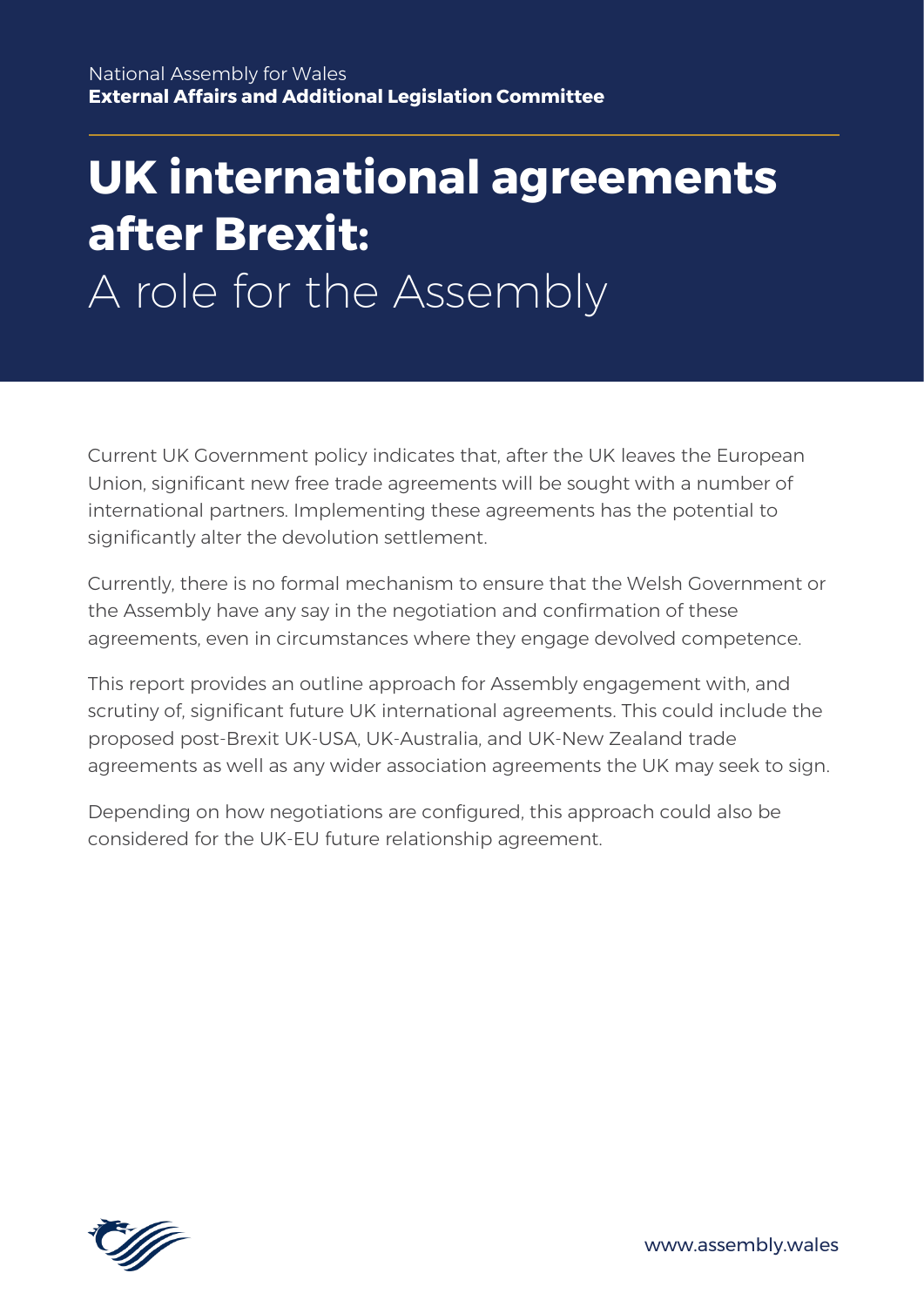# 1. Background

### Our previous work

1. We have been considering the implications for Wales of the UK Government's trade policy since the autumn of 2016.

2. During the first quarter of 2019, we developed an approach to scrutinising [international agreements,](http://senedd.assembly.wales/mgIssueHistoryHome.aspx?IId=25276&Opt=0) in response to the increasing volume of trade continuity and other continuity agreements that were being made in preparation for exiting the EU.

**3.** This approach has been necessarily reactive, due to the tight timescales involved and the limited level of engagement prior to their signature.

4. The outline proposals contained in this report are made in preparation for the post-Brexit period and the significant international agreements that the UK Government intends to negotiate with partners such as the USA, Australia, and New Zealand.

**5.** Depending on the approach that is taken, the proposals made in this report may be relevant to engagement with, and scrutiny of, the UK-EU future relationship agreement.

6. In February 2019, we wrote to the UK Government with an initial view of what we might want to see from the perspective of Assembly engagement and scrutiny.<sup>1</sup>

**7.** Since then, the Welsh Government has shared its view that it is seeking significant involvement in the shaping of the UK negotiating mandate.<sup>2</sup>

<sup>&</sup>lt;sup>1</sup> Letter from the Chair of the External Affairs and Additional Legislation Committee to Baroness Fairhead, 1 February 2019

 $2$  See paragraphs 12-26 of [the transcript of the First Minister's appearance](http://record.assembly.wales/Committee/5472) before the Committee [on 8 July 2019.](http://record.assembly.wales/Committee/5472)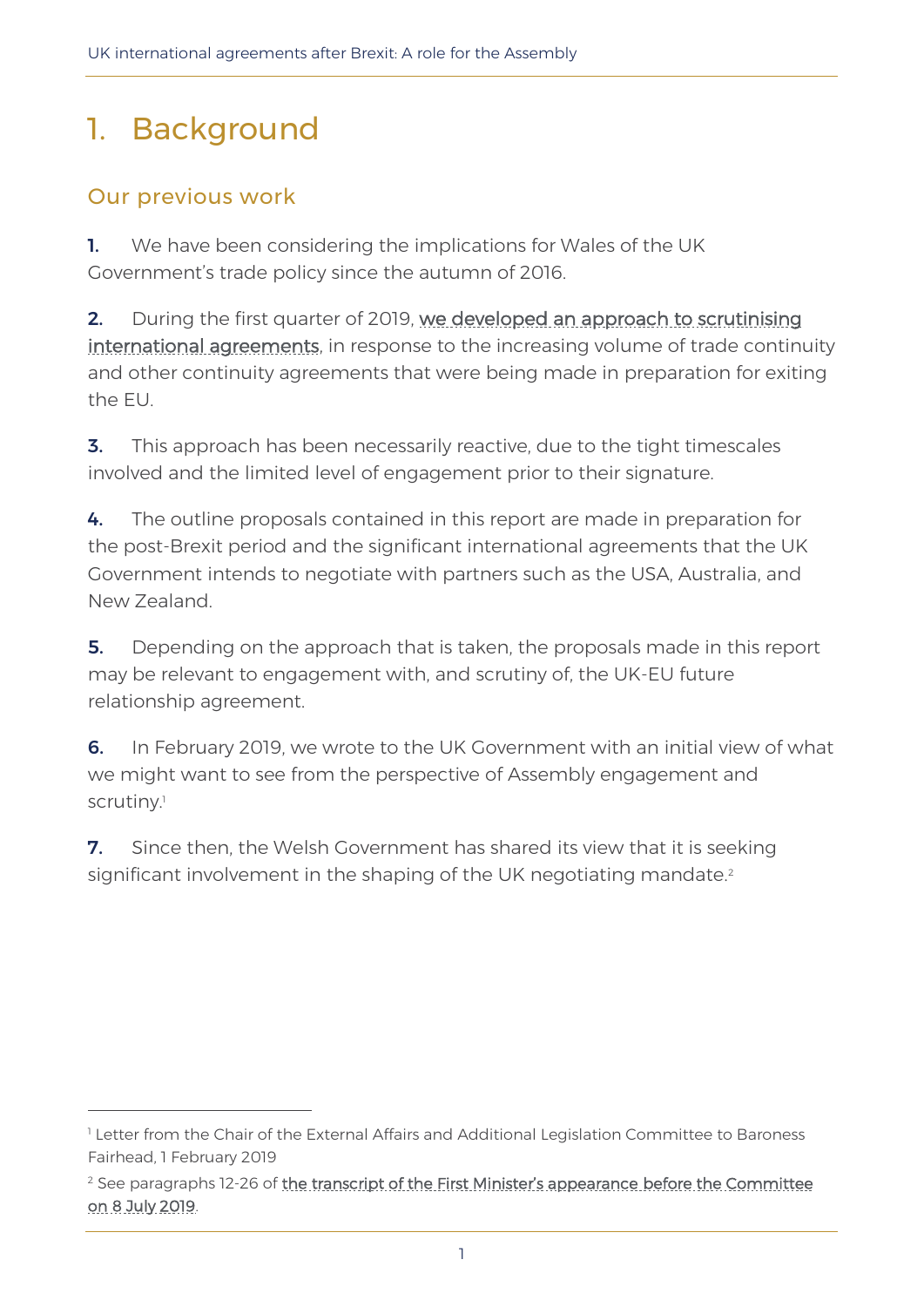8. In early October 2019, we published a paper that provided a draft approach. We discussed this draft with a panel of legal and constitutional experts from across the UK on 14 October 2019.<sup>3</sup>

**9.** Following this meeting, one of the participants, Dr Jack Simson Caird from the Bingham Centre for Rule of Law, provided a written submission that has helped inform our work.<sup>4</sup>

**10.** The outline approach suggested in this report is largely based on the paper that we published in October 2019. However, it has been strengthened in a number of areas thanks to the input of those that participated in the roundtable discussion on 14 October 2019.

# 2. The UK Government's position

### The Memorandum of Understanding

11. The relationship between the UK and Welsh Governments in the fields of EU and international relations is described in a non-binding Memorandum of Understanding ('MoU'), first published in October 2012. 5

12. The MoU is set within the context of the UK's membership of the EU and provides arrangements for the involvement of the devolved administrations in EU affairs.

13. The MoU's status as a non-binding agreement is made clear from the outset and throughout its text.

14. Appended to the MoU are concordats covering international relations, which are "to be binding in honour only". 6

<sup>3</sup> External Affairs and Additional Legislation Committee, *[International agreements: a suggested](http://senedd.assembly.wales/documents/s94507/International%20agreements%20-%20a%20suggested%20approach%20to%20engagement%20and%20scrutiny.pdf)  [approach to engagement and scrutiny](http://senedd.assembly.wales/documents/s94507/International%20agreements%20-%20a%20suggested%20approach%20to%20engagement%20and%20scrutiny.pdf)*, October 2019. This was published as a paper for our meeting on 14 October 2019.

<sup>4</sup> Dr Jack Simson Caird, *[Written evidence to the External Affairs and Additional Legislation](http://senedd.assembly.wales/documents/s96330/Written%20evidence%20provided%20by%20Dr%20Jack%20Simson%20Caird.pdf)  [Committee of the National Assembly for Wales](http://senedd.assembly.wales/documents/s96330/Written%20evidence%20provided%20by%20Dr%20Jack%20Simson%20Caird.pdf)*, October 2019.

<sup>&</sup>lt;sup>5</sup> Cabinet Office, [Devolution: Memorandum of understanding and supplementary agreements,](https://assets.publishing.service.gov.uk/government/uploads/system/uploads/attachment_data/file/316157/MoU_between_the_UK_and_the_Devolved_Administrations.pdf) October 2013

<sup>6</sup> Ibid, paragraph B2.2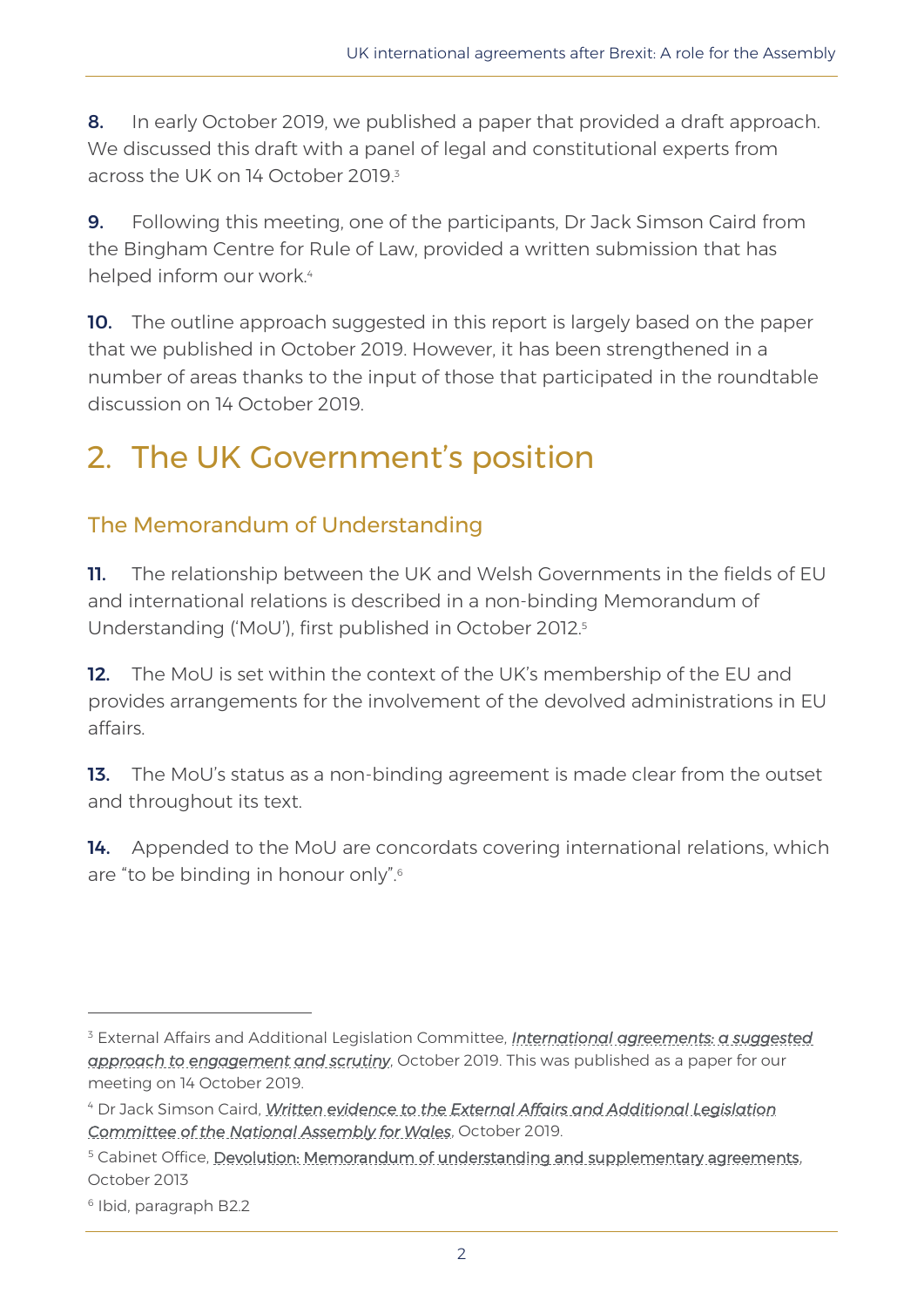**15.** The concordats recognise the UK Government's sole right to enter into treaties or other international agreements binding on the UK in international law, whilst acknowledging that:

> Under the devolution legislation, the devolved administrations are responsible for observing and implementing international obligations which relate to devolved matters. 7

16. It is worth observing that the above sentence has a long footnote attached to it that explains the powers available to the UK Government to ensure that the devolved administrations take action to give effect to the UK's international obligations and do not take actions which would be incompatible with these obligations. These powers extend to directing certain Assembly functions. We will return to this when we consider the legal position later in this report.

17. More practically, the concordats establish arrangements for the UK Government to consult the devolved administrations about the formulation of the UK's position for international negotiations, to the extent that the negotiations touch on devolved matters (including non-devolved matters which impact upon devolved areas). The concordats provide for the participation of Welsh Ministers in a UK-led negotiation team.

18. In terms of a role for the devolved legislatures, the Concordat on Coordination of EU Policy refers to arrangements for obtaining a view from devolved legislatures on EU issues and to consider this view.

19. In terms of wider international relations, the concordats only refer to the legislatures in so far as they have a role in implementing international obligations. The concordats also raise the possibility of the Sewel convention being disapplied in certain exceptional circumstances.

### Command Paper: Processes for making free trade agreements after the United Kingdom has left the European Union

20. In February 2019, the UK Government published a Command Paper: *Processes for making free trade agreements after the United Kingdom has left the European Union*. 8

<sup>7</sup> Ibid, paragraph D4.8

<sup>8</sup> Department for International Trade, Processes for making free trade agreements after the United [Kingdom has left the European Union,](https://assets.publishing.service.gov.uk/government/uploads/system/uploads/attachment_data/file/782176/command-paper-scrutiny-transparency-27012019.pdf) CP 63, February 2019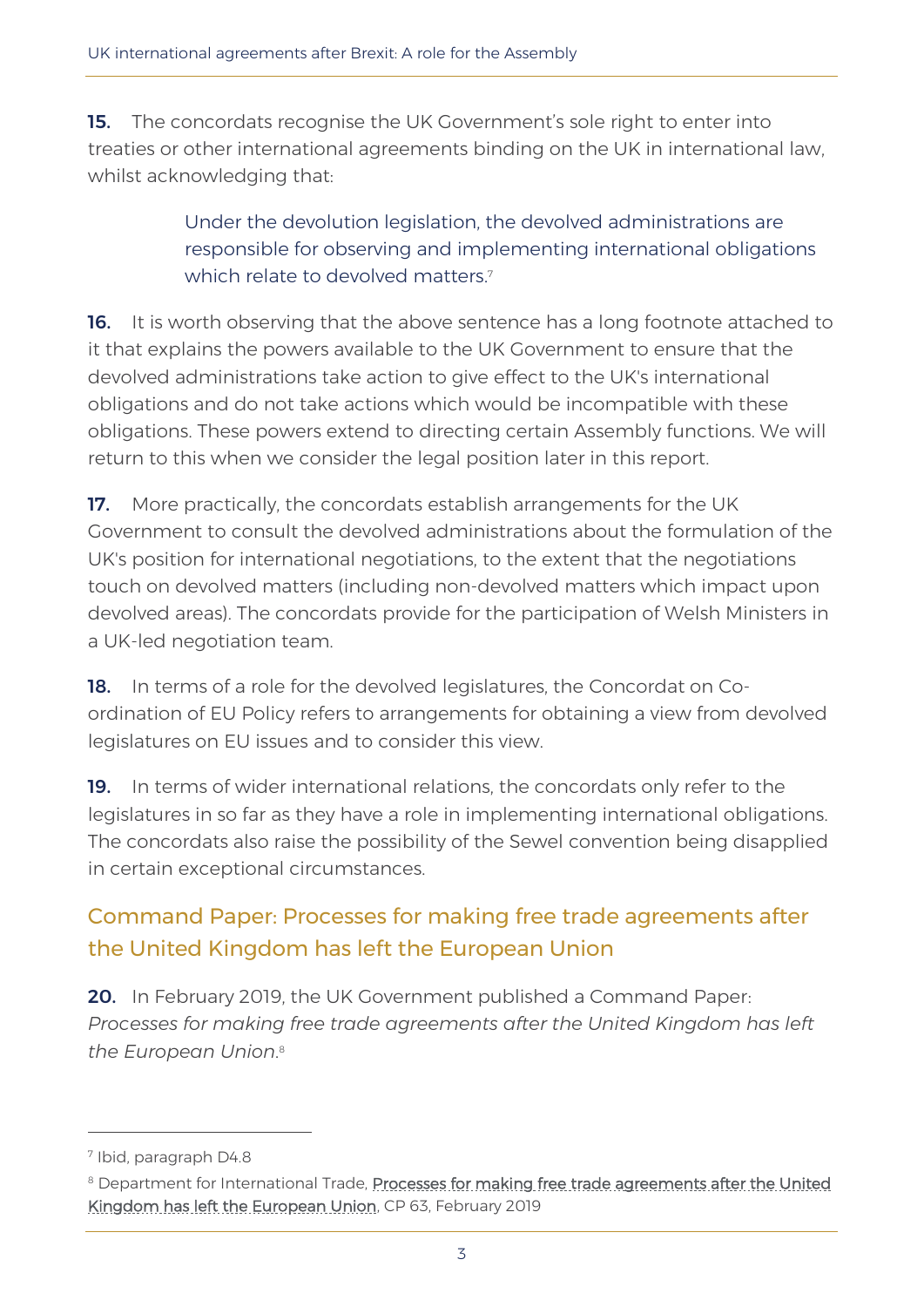21. This paper included a section on devolved administrations and legislatures. Also relevant to this report is the section on the role for Parliament. It summarises the UK Government' s position as:

> The [UK] Government is committed to working closely with the devolved administrations to deliver a future trade policy that works for the whole of the UK. It is important that we do this within the context of the current constitutional make-up of the UK, recognising that international treaties are a reserved matter but that the devolved governments have a strong and legitimate interest where they intersect with areas of devolved competence.

- 22. The Command Paper points to:
	- the establishment of an officials group;
	- ongoing work in relation to the role of the devolved administrations in future free trade agreements, noting that this new work will be set in the context of the existing Memorandum of Understanding (that we have mentioned above); and
	- the creation of a new Ministerial Forum for international trade.

23. As with the MoU, the Command Paper acknowledges the responsibility of devolved administrations to observe and implement international obligations in areas of devolved competence. It also reaffirms a commitment to the Sewel convention insofar as it relates to any implementing legislation that might be required for future agreements.

24. There is a paragraph on the role of the devolved legislatures:

We recognise that the devolved legislatures also have a strong and legitimate interest in future trade agreements. It will be for each devolved legislature to determine how it will scrutinise their respective Governments as part of the ongoing process. Equally, the means by which our Parliament in Westminster works with its devolved counterparts is a matter for the legislatures themselves, in line with their existing interparliamentary ways of working. Where appropriate UK Government ministers may engage directly with the devolved legislatures […]

25. In terms of an approach to future negotiations, the UK Government makes the following commitments: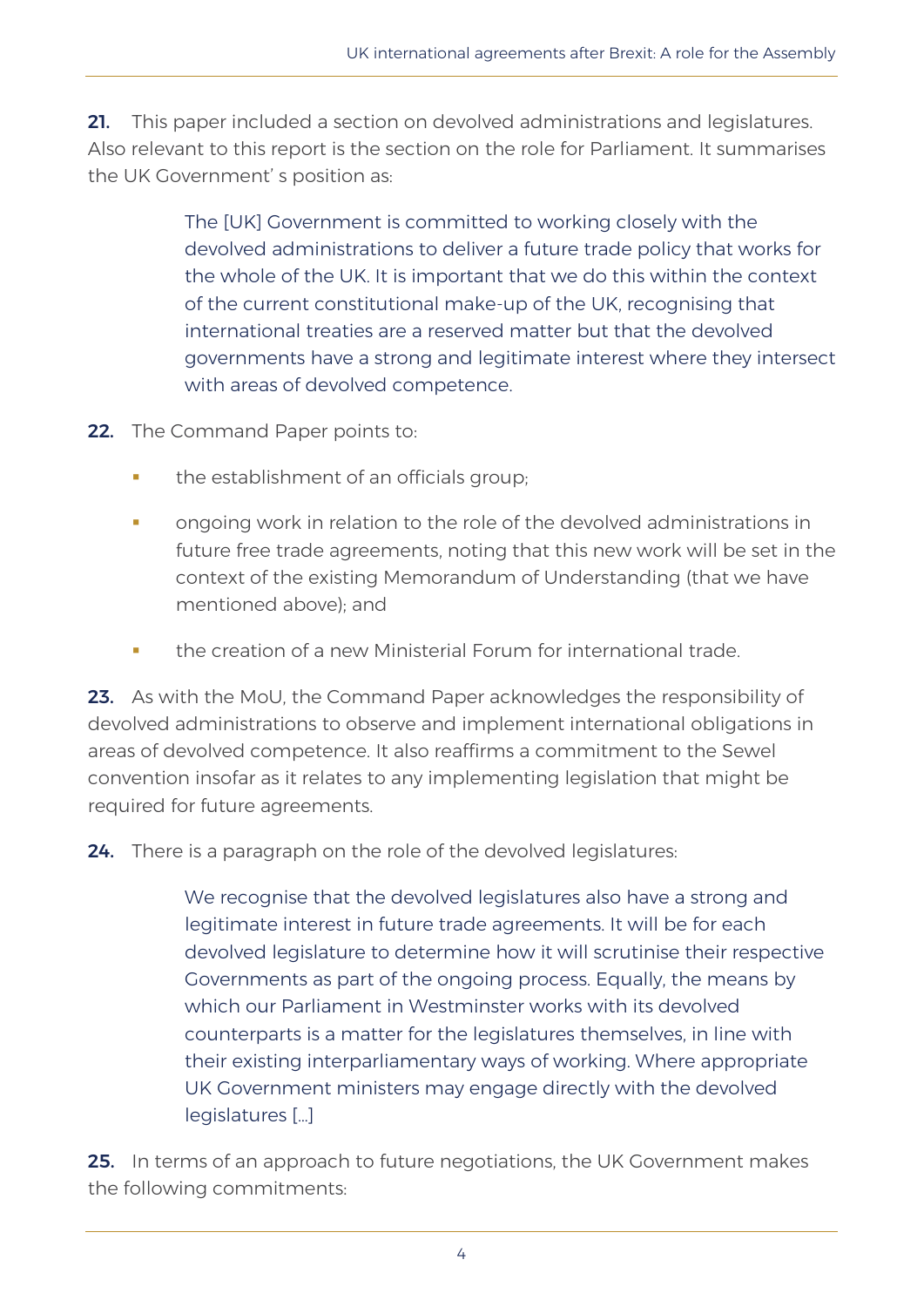- **Prior to negotiations commencing** we will publish and lay before Parliament our Outline Approach to each proposed negotiation. This will include the scope of the agreement and our negotiating objectives and be accompanied by a scoping assessment providing an economic analysis of the proposed trade agreement.
- **During negotiations** we will publish and lay before Parliament a Round Report following each substantive round of negotiations. This will provide an outline of talks by policy area. We will also publish an Annual Trade Report covering progress across the full programme of negotiations.
- **EXTE:** At the end of negotiations we will lay the full treaty text before Parliament and publish an Explanatory Memorandum. We will also publish a full Impact Assessment.

26. In addition, the Command Paper makes commitments in terms of the provision of additional information to specified UK Parliamentary committees during the course of negotiations and to ensure that there is sufficient time between finalising a new FTA and laying it before Parliament under the CRaG procedure<sup>9</sup> so that the committee(s) can make a report on the final text of the agreement.

27. It is also worth noting that the UK Government is of the view that the legislative framework set by the CRaG Act is appropriate and that it does not believe it necessary to legislate for the wider suite of arrangements described in the Command Paper.

#### Recent developments

28. From our scrutiny sessions with the Minister for International Relations and the Welsh Language, we are aware that the discussion of the role of the devolved administrations in future free trade agreements, raised in the Command Paper, had initially moved in the direction of developing a concordat.<sup>10</sup>

<sup>&</sup>lt;sup>9</sup> [The Constitutional Reform and Governance Act 2010 c.25](https://www.legislation.gov.uk/ukpga/2010/25/contents)

<sup>&</sup>lt;sup>10</sup> For example, see EAAL RoP [10 June 2019](https://record.assembly.wales/Committee/5467) c.102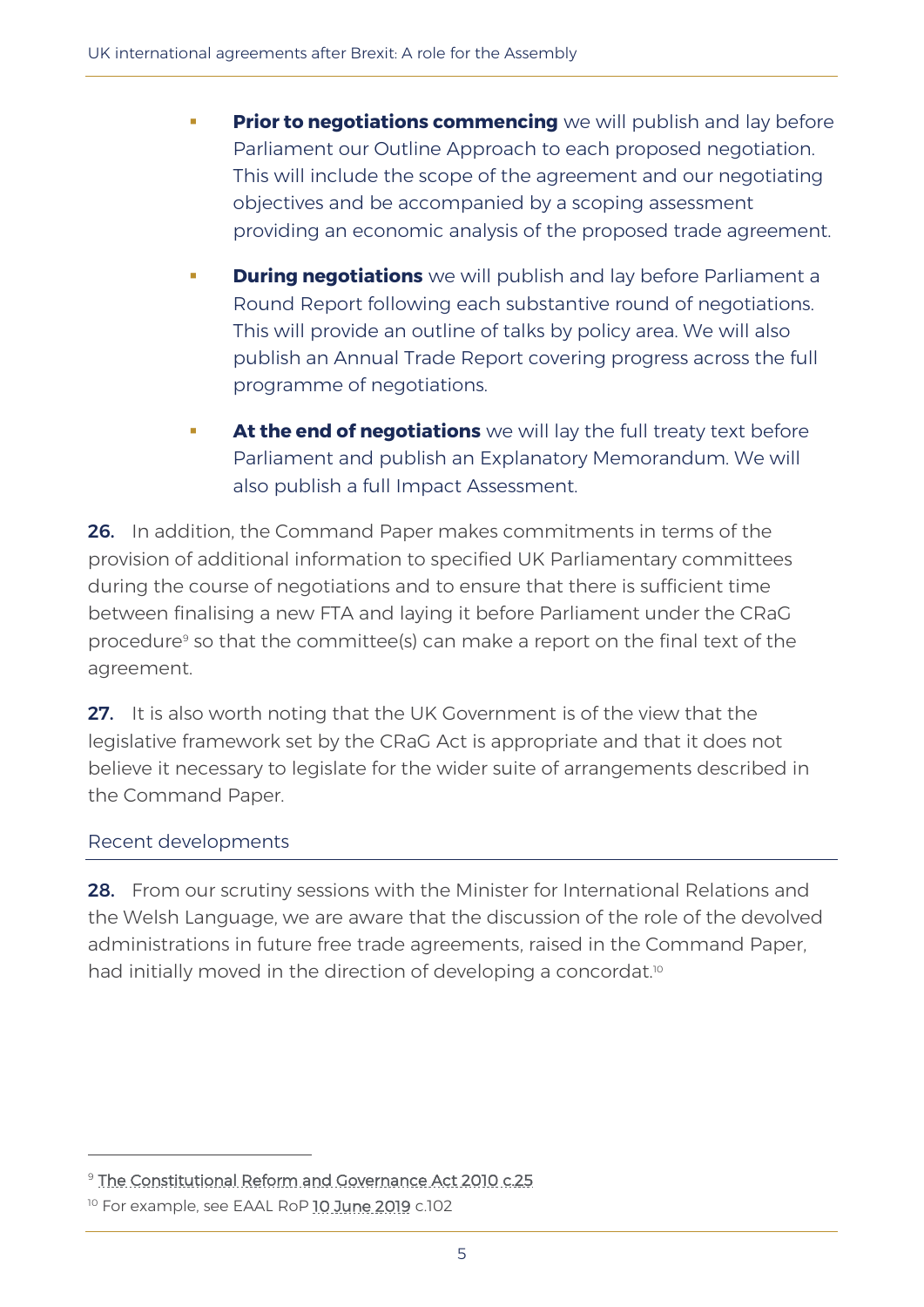29. In correspondence to us, dated 5 November 2019, the Minister for International Relations informed us that she has "*[…] not been able to progress the Concordat following the last change of Ministers in the UK Government*".<sup>11</sup>

30. We also understand that the Ministerial Forum for international trade has not yet met, though the first scheduled meeting in October 2019 was cancelled as a consequence of a general election being called.<sup>12</sup>

# 3. The Welsh Government's position

**31.** The Welsh Government remains a party to the Memorandum of Understanding that has been referred to in the previous section of this report.

**32.** During the course of the current Assembly, the Welsh Government has published a number of policy papers that relate to international relations.

33. *Securing Wales' Future*, published in January 2017, set out the Welsh Government's position that:

> Policy areas which are not devolved, but which have major implications for devolved functions, notably international trade negotiations and competition policy, should […] have robust shared sovereignty arrangements.<sup>13</sup>

34. The Welsh Government proposes that these arrangements include a means of raising issues ahead of agreements being entered into and independent mechanisms of dispute resolution.

**35.** In February 2018, the Welsh Government provided a more detailed policy position in its paper *Trade Policy: the issues for Wales.<sup>14</sup>*

36. This paper called for the creation on a Joint Ministerial Committee on International Trade and the establishment of a new Memorandum of Understanding for engagement between the UK Government and devolved administrations.

<sup>&</sup>lt;sup>11</sup> [Letter from the Minister for International Relations and the Welsh Language,](http://senedd.assembly.wales/documents/s95488/Correspondence%20from%20the%20Minister%20for%20International%20Relations%20and%20the%20Welsh%20Language%20to%20the%20Chair%20reg.pdf) 5 November 2019  $12$  Ibid

<sup>&</sup>lt;sup>13</sup> Welsh Government, **[Securing Wales' Future](https://gov.wales/sites/default/files/publications/2018-10/white-paper-securing-wales-future.pdf)**, January 2017

<sup>&</sup>lt;sup>14</sup> Welsh Government, [Trade Policy: the issues for Wales,](https://gov.wales/sites/default/files/publications/2018-10/trade-policy-the-issues-for-wales_0.pdf) February 2018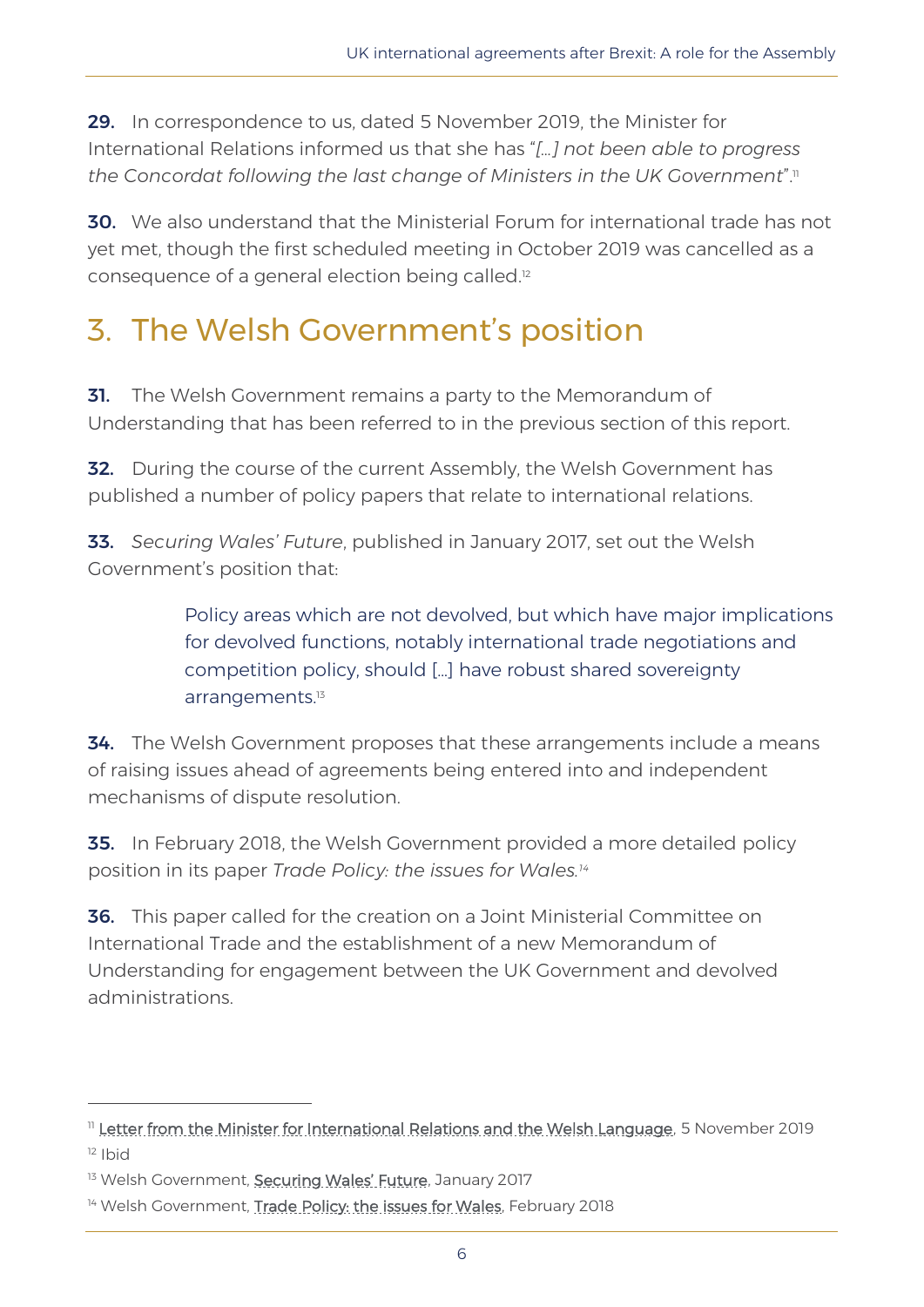**37.** The Welsh Government, in this paper, also points to the example of the Federal Government in Canada as providing a useful model for engagement on trade deals.

**38.** In October 2019, the Welsh Government published a further paper, *Reforming our Union: Shared Governance in the UK.<sup>15</sup>* In part, this paper considered future intergovernmental relations in relation to international relations and trade.

39. *Reforming our Union* called for formal intergovernmental machinery to ensure that devolved administrations are engaged ahead of the UK negotiating position being finalised. Whilst similar to previous positions, the Welsh Government goes further by stating that "*the UK Government should not normally proceed with negotiating mandates on devolved matters which have not been agreed with the relevant devolved administration"*.

# 4. The legal position

40. Whilst it is apparently recognised that the Welsh Government and the Assembly have a legitimate interest in future UK international agreements, there is no statutory basis for their involvement in the negotiation or confirmation of international agreements.

41. International relations, regulation of international trade, and international development assistance and co-operation are reserved matters under Schedule 7 to the Government of Wales Act 2006.<sup>16</sup>

42. There is a carve out that does not reserve "*observing and implementing international obligations*".

43. Section 82 of the Government of Wales Act 2006, gives the UK Government power to order that a proposed action by a devolved administration should not be taken if it would be incompatible with any international obligation of the UK or direct that action be taken to give effect to any such obligation.

44. Section 114 of the Government of Wales Act 2006 provides the Secretary of State with powers to intervene in certain cases. The Secretary of State may by order prohibit the Presiding Officer from submitting an Assembly Bill for Royal

<sup>&</sup>lt;sup>15</sup> Welsh Government, [Reforming our Union: Shared Governance in the UK,](https://gov.wales/sites/default/files/publications/2019-10/reforming-our-union-shared-governance-in-the-uk.pdf) October 2019 <sup>16</sup> The **Government of Wales Act 2006** c.32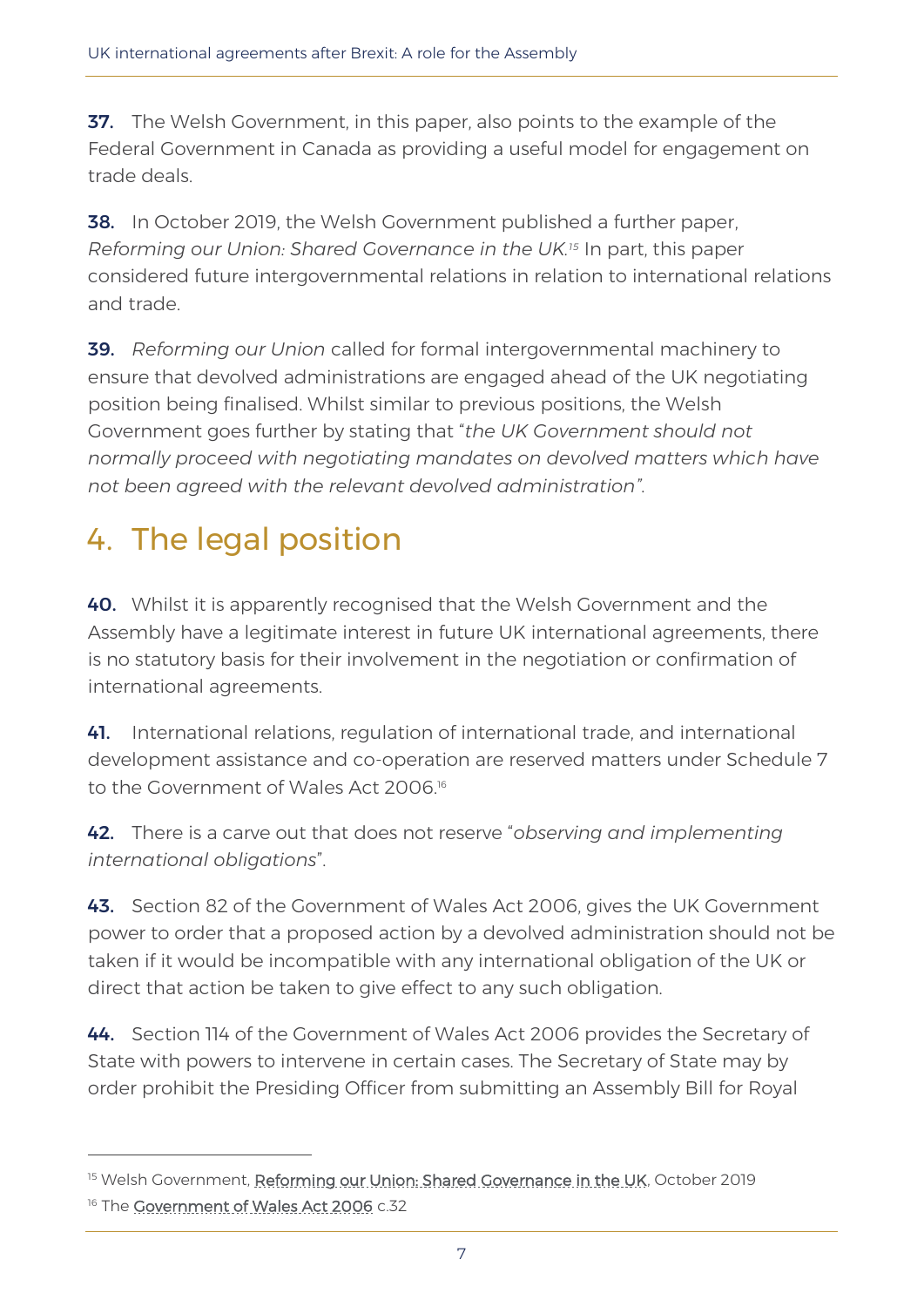Assent, if the Bill contains provisions that the Secretary of State has reasonable grounds to believe would be incompatible with any international obligation.

45. The UK Government may also revoke any subordinate legislation made by a devolved legislature if it contains provisions which would be incompatible with any international obligations.

46. The UK Parliament could also legislate to implement an international obligation in areas of devolved competence.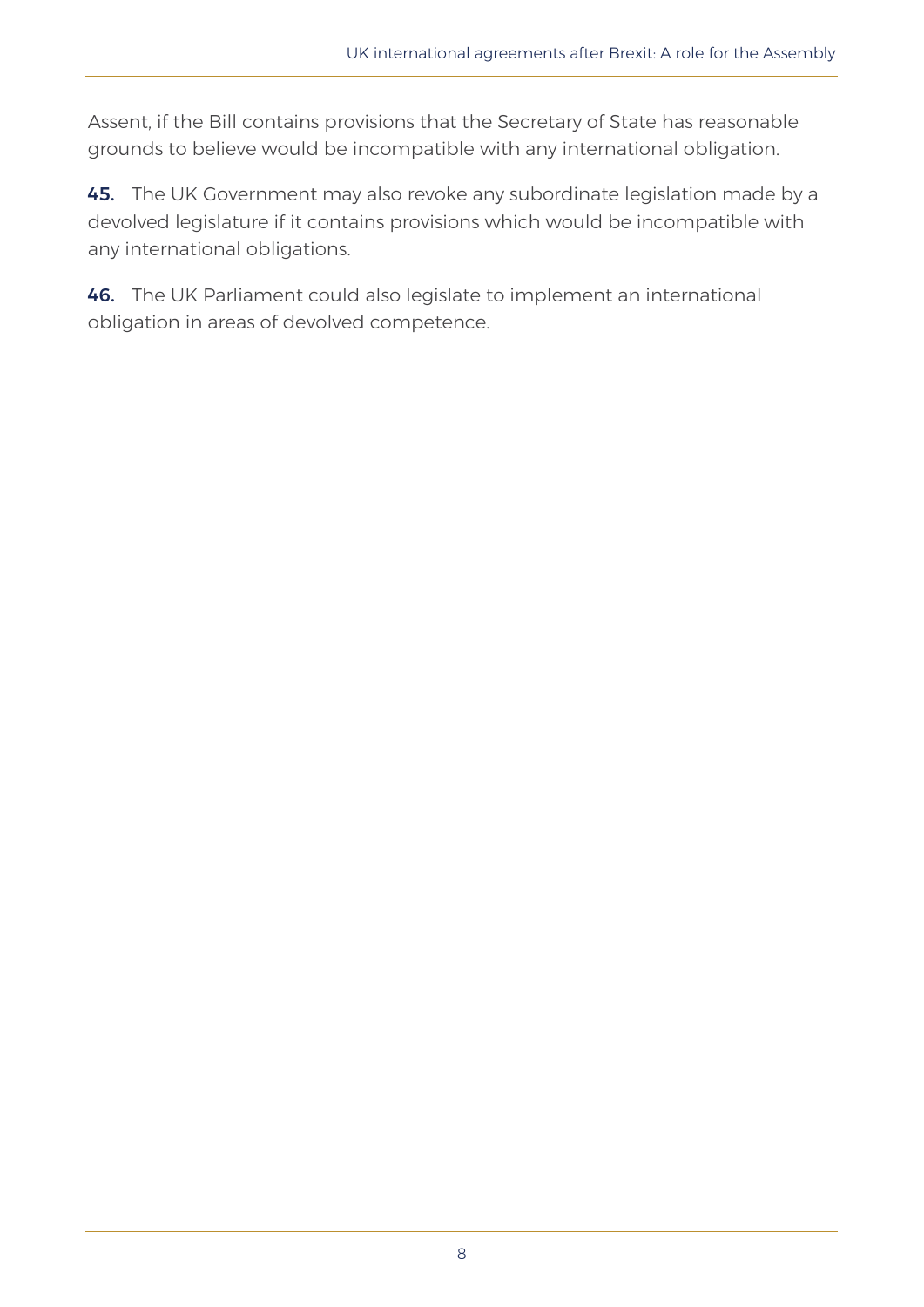# 5. The evidence we received

47. In summary, we received a clear message from a number of those that contributed to our roundtable discussion on 14 October: we should strengthen our proposed approach to engagement with, and scrutiny of, UK international agreements.

#### Early engagement

48. Our proposed approach, as explained in our October 2019 paper, advocated early engagement i.e. ahead of the UK's negotiating position being finalised.<sup>17</sup>

49. Dr Jack Simson Caird, from the Bingham Centre for the Rule of Law, appeared to agree with this, summarising:

> [...] the primary moment for substantive influence for Assembly Members is before the Executive's negotiating position has been finalised and anything has been formally presented.<sup>18</sup>

**50.** Dr Simson Caird highlighted the difficulty experienced by the UK Government in obtaining agreement to the Article 50 Withdrawal Agreement as an example that illustrates the need for a 'front loading' of the scrutiny process:

> The experience of the meaningful vote veto in the House of Commons highlights the value of having a scrutiny structure which front-loads the process so that it can be established whether there is a majority on the executive's negotiating position at the early stages of the process.<sup>19</sup>

#### At the end of the negotiations

**51.** In the model we published for discussion on 14 October, we provided two options for the end of the process. We suggested:

seeking an Assembly 'veto' along the lines of the Sewel convention i.e. that the UK should not normally enter into an international agreement

<sup>18</sup> Dr Jack Simson Caird, *Written evidence to the External Affairs and Additional Legislation [Committee of the National Assembly for Wales](http://senedd.assembly.wales/documents/s96330/Written%20evidence%20provided%20by%20Dr%20Jack%20Simson%20Caird.pdf)*, October 2019.

<sup>17</sup> External Affairs and Additional Legislation Committee, *[International agreements: a suggested](http://senedd.assembly.wales/documents/s94507/International%20agreements%20-%20a%20suggested%20approach%20to%20engagement%20and%20scrutiny.pdf)  [approach to engagement and scrutiny](http://senedd.assembly.wales/documents/s94507/International%20agreements%20-%20a%20suggested%20approach%20to%20engagement%20and%20scrutiny.pdf)*, October 2019.

<sup>19</sup> Ibid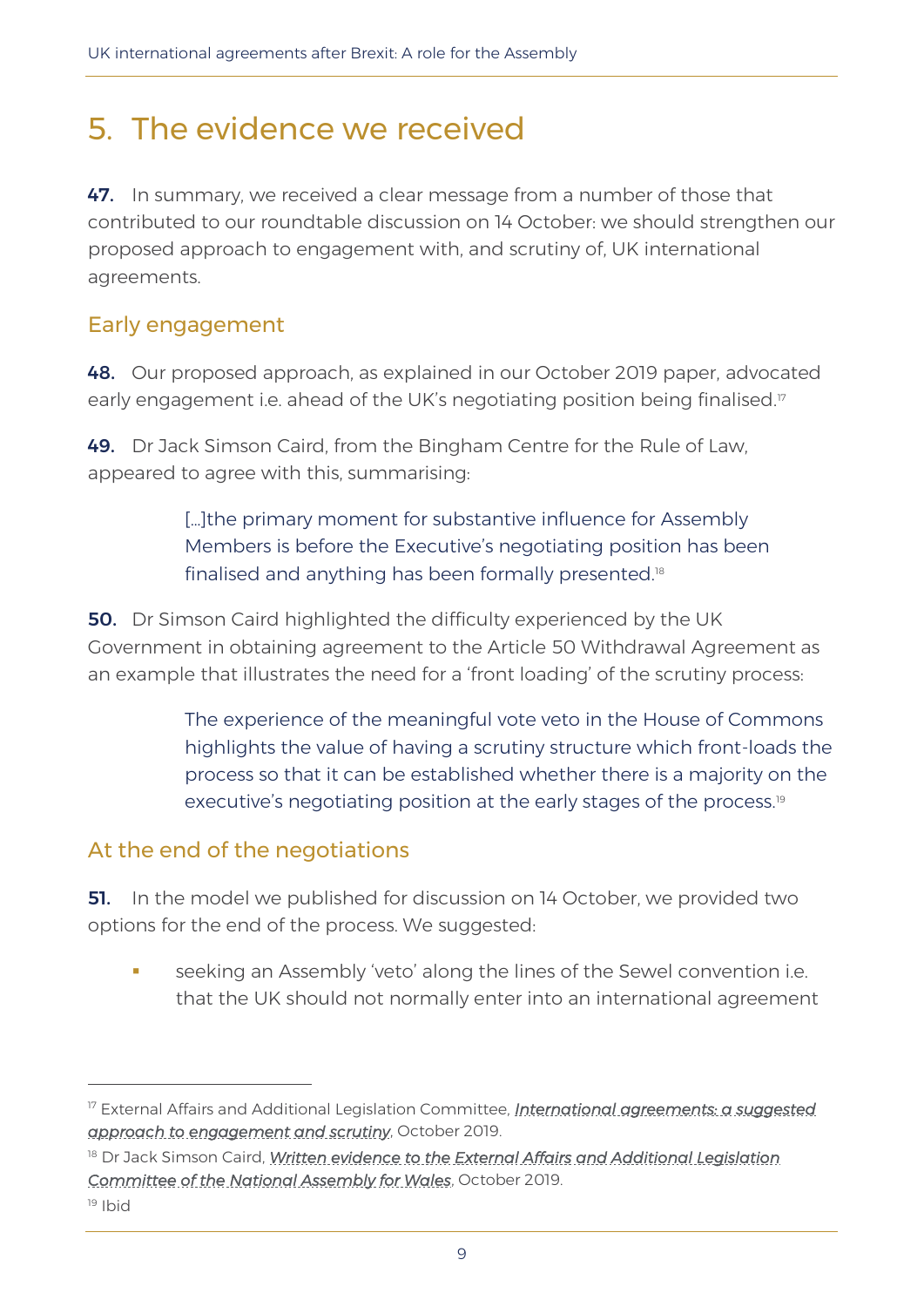that affects devolved matters without the consent of the relevant devolved legislature; or

- **EXEDENT** ensuring that the Assembly is able to express a view on the agreement to help inform UK Parliamentary scrutiny of an international agreement, but stopping short of suggesting a veto power.
- **52.** Dr Simson Caird was clear in his view that:

[...] it is vital that the National Assembly for Wales is granted formal veto powers in order to ensure that informal scrutiny mechanisms are effective.<sup>20</sup>

**53.** This point, that the Assembly will only be treated seriously during the earlier phases of scrutiny if it has a formal power of veto at the end, was supported by Dr Andrew Blick:

> [...] the only way you're going to get the power of the mandate is for the people setting the mandate to actually know that if they get the mandate wrong, they're going to be blocked. So, the whole point about avoiding trouble — it's 'anticipated reaction' I think they call it in political science. If they know you've got the power to mess things up for them further down the road, they're going to take you seriously all the way along the line. If they don't think that, they're not going to take you seriously. 21

54. Professor Aileen McHarg agreed with a statement from one of our options for the end of the process, that "*adjusting the devolution settlement through acceding to international agreements is as constitutionally significant as adjusting it through UK legislation*" and that our proposals for addressing this (a 'veto' along the lines of Sewel) could be stronger.<sup>22</sup>

**55.** Professor McHarg also made the case for seeking something stronger than a convention, noting the distinction in this case between issues of UK parliamentary sovereignty and the role of the UK Government:

> When we're talking about international agreements, we're not talking about the role of the UK Parliament, we're not talking about

<sup>&</sup>lt;sup>20</sup> Dr Jack Simson Caird, *Written evidence to the External Affairs and Additional Legislation [Committee of the National Assembly for Wales](http://senedd.assembly.wales/documents/s96330/Written%20evidence%20provided%20by%20Dr%20Jack%20Simson%20Caird.pdf)*, October 2019.

<sup>21</sup> EAAL RoP [14 October 2019](https://record.assembly.wales/Committee/5639) c.118

<sup>22</sup> Ibid c.110-111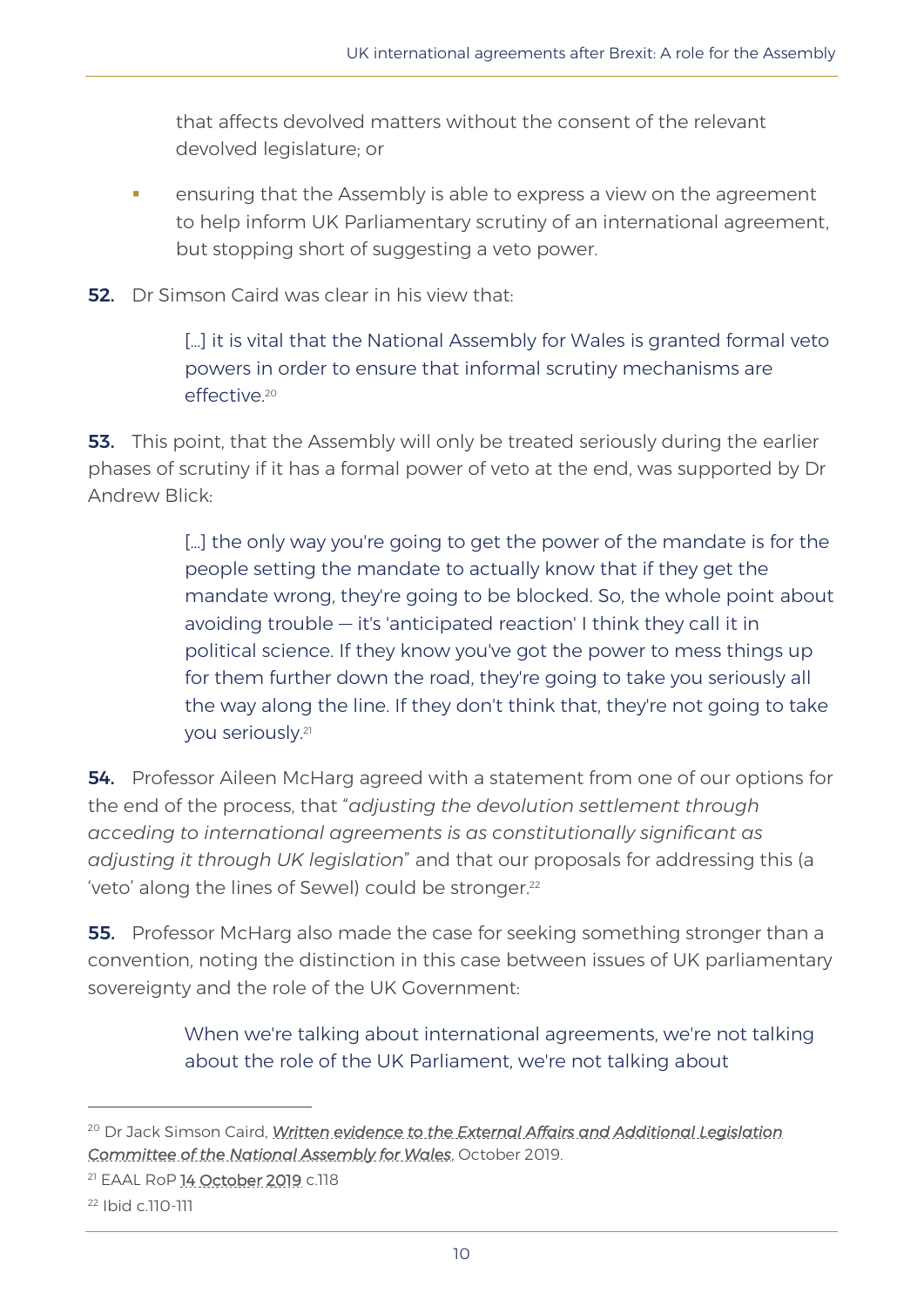parliamentary sovereignty; we're talking about the role of the UK Government, which is not sovereign. And I think in those circumstances it is reasonable at least to seek something stronger than a mere convention; something that has legally binding duties to seek the consent of at least the devolved Governments. Whether that involves the devolved Assemblies as well is a different view [issue], but a legally binding commitment to devolved consent [ to secure devolved consent] does not conflict with parliamentary sovereignty here. This is about control of the UK Government, and the UK Government is not sovereign.<sup>23</sup>

#### OUR VIEW

**56.** We understand the case for seeking a statutory role for the Assembly, and the case was well made by attendees at our roundtable session. We must also acknowledge that the UK Parliament does not currently have an absolute veto over international agreements (though it has more power in terms of the eventual implementation of an agreement than the devolved legislatures).

**57.** For there to be the political will to adjust the devolution settlement, or to impose as significant a statutory constraint as suggested on the executive competence of the UK Government, there would need to be a seismic change in the devolution relationship and a much enhanced role for the UK Parliament in this area.

**58.** Movement in this direction might be possible in the longer term, but we must consider what can be done in time to address the possibility of needing to consider new international agreements in the early months of 2020.

**59.** Within that timescale, we believe that the Assembly can seek greater control in terms of developing a scrutiny reserve-type function for the Welsh Government's input during the mandate setting phase of a negotiation and to seek, in the medium term at least, a commitment to ensuring the view of the Assembly can be considered after a stable agreement text is available but ahead of the CRaG Act process beginning.

<sup>23</sup> EAAL RoP [14 October 2019](https://record.assembly.wales/Committee/5639) c.113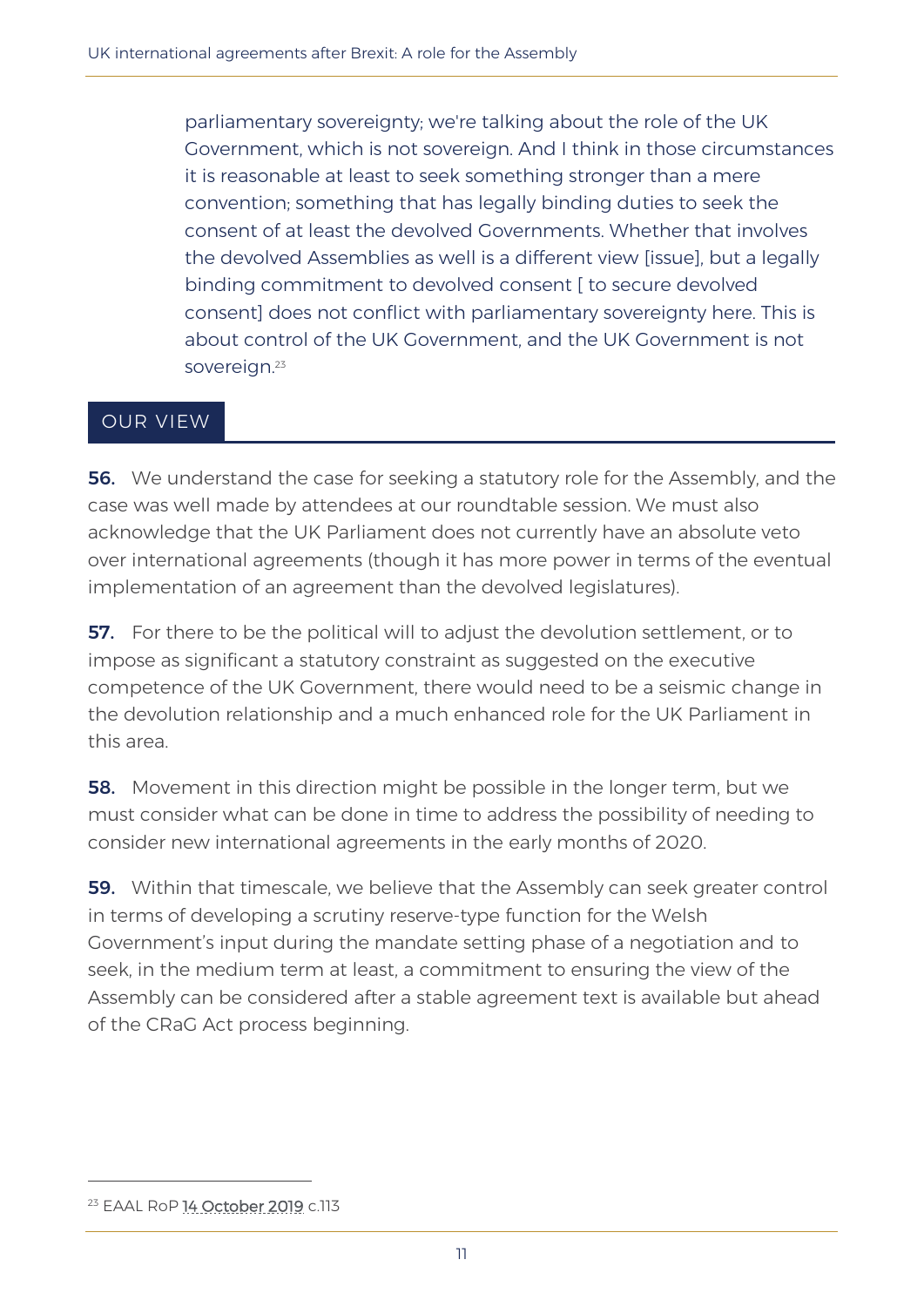60. This would allow members of both Houses of Parliament to consider an international agreement in the knowledge that, in areas of devolved competence, it does or does not hold the support of the devolved legislature.

**61.** We reflect this view in our revised approach.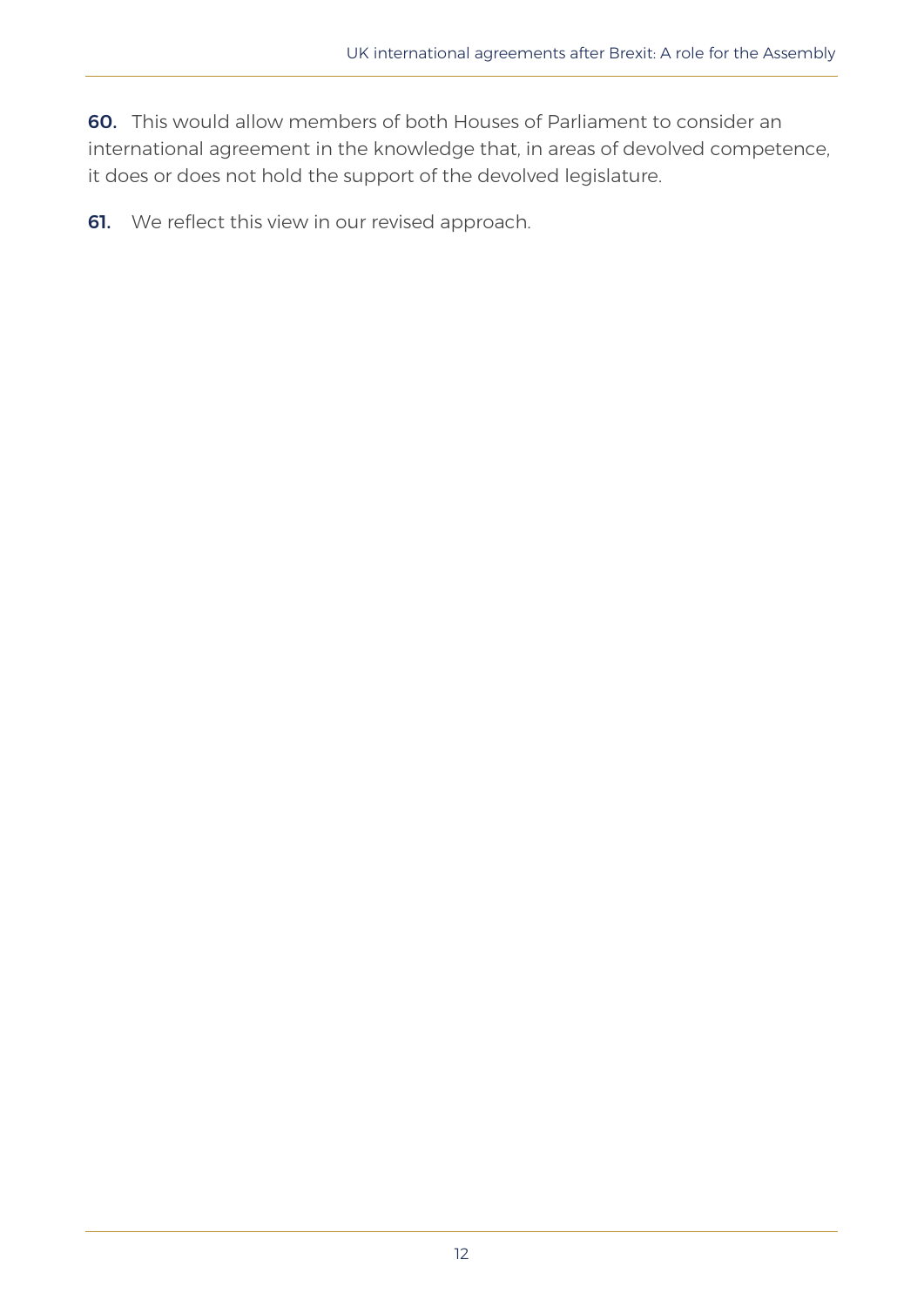# 6. Our revised approach

**62.** This part of the report provides a revised version of the scrutiny model we published in October 2019. It has been revised on the basis of the evidence we have discussed in the previous part of this report.

### 1. Early engagement and the UK mandate

**63.** Our institutional experience of engaging with EU negotiations on significant reforms (such as those to the Common Agricultural Policy and Common Fisheries Policy for the post 2013 period) has demonstrated the need for engagement at the earliest phases of the process, ahead of the UK's negotiating position being settled or a mandate agreed.

**64.** For the Assembly to be in a position to engage in this way, it needs to be consulted by the UK Government ahead of the UK Government finalising its negotiating position and to be notified in advance of plans for forthcoming international agreements through a published multiannual forward work programme.

65. Early engagement is vital if the Assembly is to be in a position to add value to the process in terms of the early identification of any Wales-specific technical, legislative or policy issues. Addressing issues upstream should lead to a clearer route through subsequent phases of engagement and scrutiny.

**66.** It would also enable the Assembly to engage with the other party to any agreement, and/or relevant sub-state regions that exist, should it wish.

**67.** For these reasons, we believe this type of early engagement can make a positive contribution to UK trade policy objectives.

**68.** We also emphasise the importance of the UK Government engaging with the Assembly and not solely with the Welsh Government to ensure a complete understanding of the devolved position.

69. The Welsh Government has emphasised the importance of being involved in the setting of the UK negotiating mandate. It follows that the Assembly will also want to scrutinise the position taken by the Welsh Government and any compromises it has had to make in seeking agreement with the UK Government on the mandate.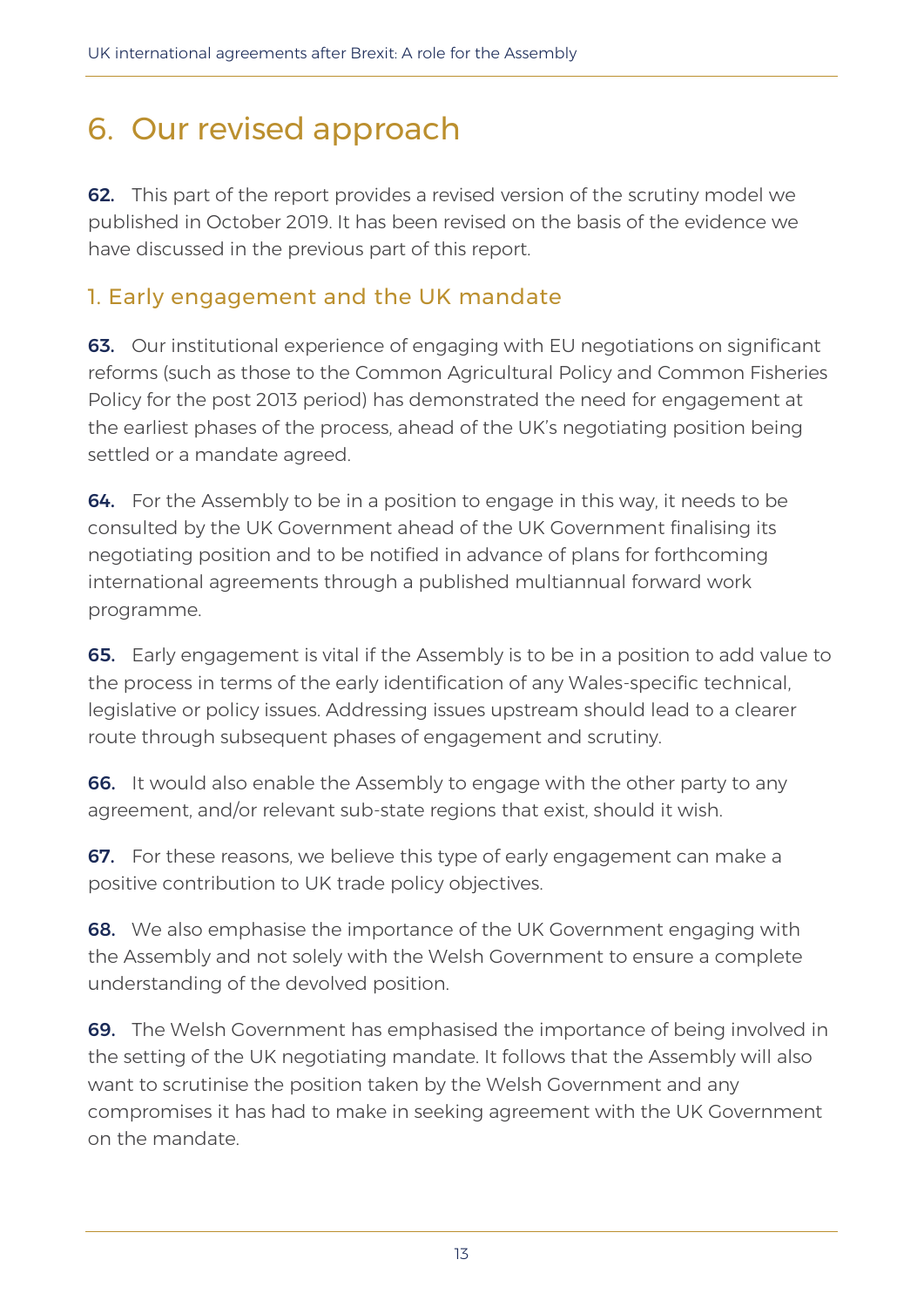**70.** In circumstances where the Welsh Government is seeking to reach an agreement that would constrain the future legislative competence of the Assembly once implemented, then the Welsh Government should seek the Assembly's consent before making such representations to the UK Government.

#### RECOMMENDATIONS

**Recommendation 1.** To enable this scrutiny to take place, we recommend that the Welsh Government lays a UK Outline Approach<sup>24</sup> at the same time as the Outline Approach is laid before the UK Parliament. The Outline Approach should be accompanied by an additional memorandum that explains the Welsh Government's position and the effect of implementing the eventual agreement on the Assembly's legislative competence and/or the Welsh Ministers' functions.

**Recommendation 2.** We recommend that, in circumstances where the Welsh Government is seeking to reach an agreement that would constrain the future legislative competence of the Assembly once implemented, then the Welsh Government should seek the Assembly's consent before making such representations to the UK Government.

## 2. Negotiation phase: timely provision of information and engagement during the negotiating phase, including parity of access to negotiation texts

**71.** On commencement of the negotiating phase, the timetable and format of the negotiations should be transparently communicated by the UK Government.

**72.** Once a structure for negotiations has been developed, the Assembly should receive regular pre- and post- negotiation briefing from the Welsh Government on the position taken and the outcomes achieved at each negotiating round, with particular emphasis on how issues of concern raised during the early stage of scrutiny/position development have been addressed.

73. This approach will rely on the UK Government ensuring that the Welsh Government has a meaningful role in the process.

74. In the absence of more formalised intergovernmental relations, our preference would be to see the establishment of a JMC International Trade, as called for by the Welsh Government. We note the creation of a Ministerial Forum

<sup>&</sup>lt;sup>24</sup> As referred to in the UK Government's Command Paper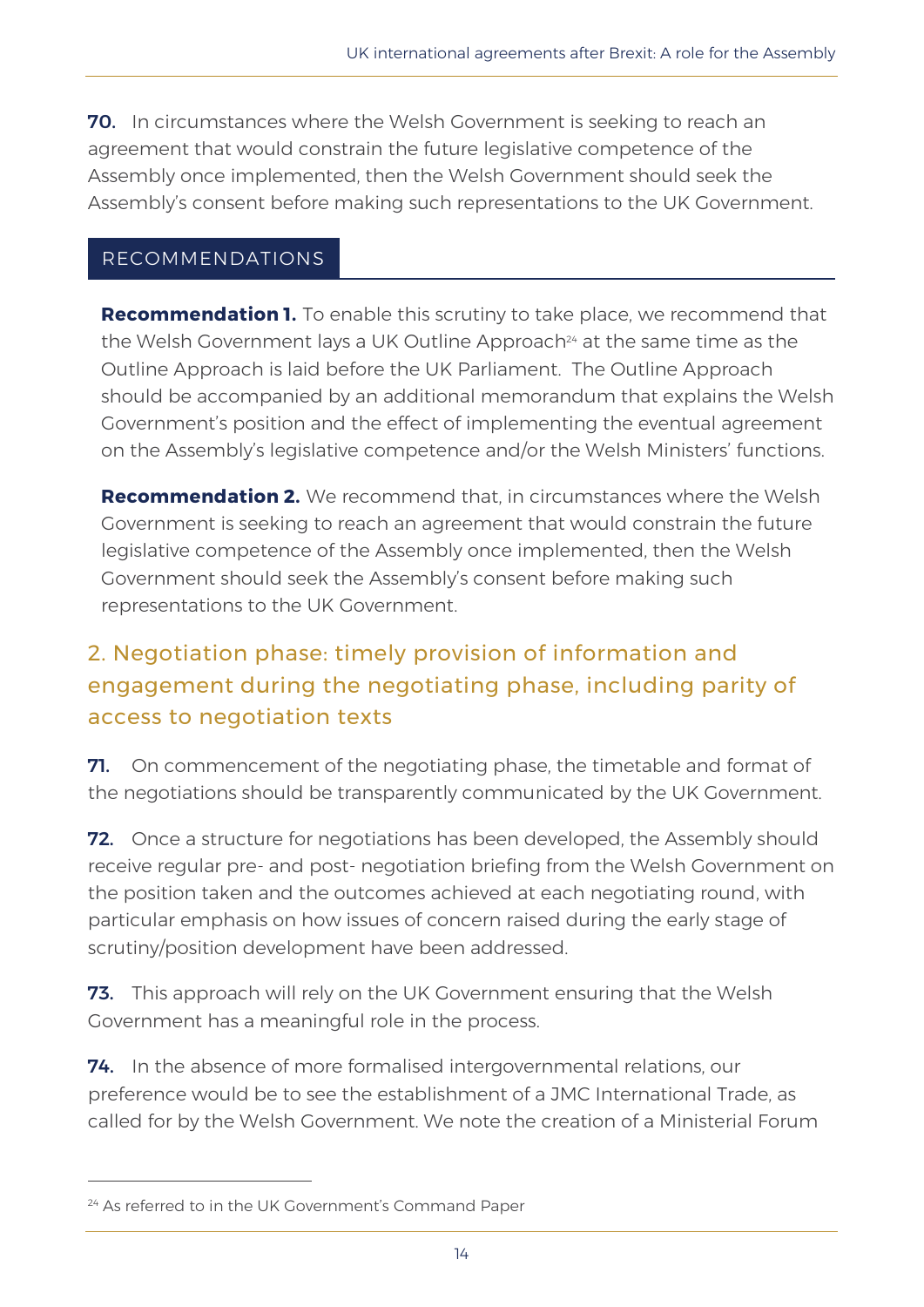for International Trade, but that it has not yet met. We await details of this new Forum's terms of reference, and the role that is anticipated for it.

**75.** We understand the need to maintain a degree of confidentiality around aspects of the negotiating process and that the degree of confidentiality can vary. For example, there might be a need to restrict certain information absolutely. In other cases, a controlled sharing of information through the use of e.g. reading rooms might be appropriate.

76. For the Assembly to play its part in holding the Welsh Government to account, and representing the interests of the people of Wales, it must have the same level of access to information as UK Parliamentarians in cases where negotiations relate to devolved competences, or matters that might affect devolved competences.

**77.** On occasion, the opportunity to discuss progress with UK Ministers directly can be of considerable assistance to the Assembly's work. We would hope that UK Ministers would continue to look favourably on reasonable requests to participate in the work of Assembly Committees.

**Recommendation 3.** We recommend that the Welsh Government continues to engage with the UK Government to ensure that negotiation documents laid in Parliament can be laid in the Assembly at the same time. Additionally, where the UK Parliament is offered enhanced access to negotiation documents, we recommend that the Welsh Government ensures equivalent access is granted for Assembly Members insofar as the documents relate to devolved areas and areas that might affect devolved competence.

### 3. At the end of the negotiations

**78.** In our view, adjusting the devolution settlement through acceding to international agreements is as constitutionally significant as adjusting it through UK legislation.

79. It follows, therefore, that, as a minimum, a convention is needed to cover this area of shared competence at the point when a stable text emerges from the negotiations.

80. As international agreements have the potential to adjust the devolved competence of the Assembly, we believe that the convention should (as with the legislative consent convention) be a convention between legislatures.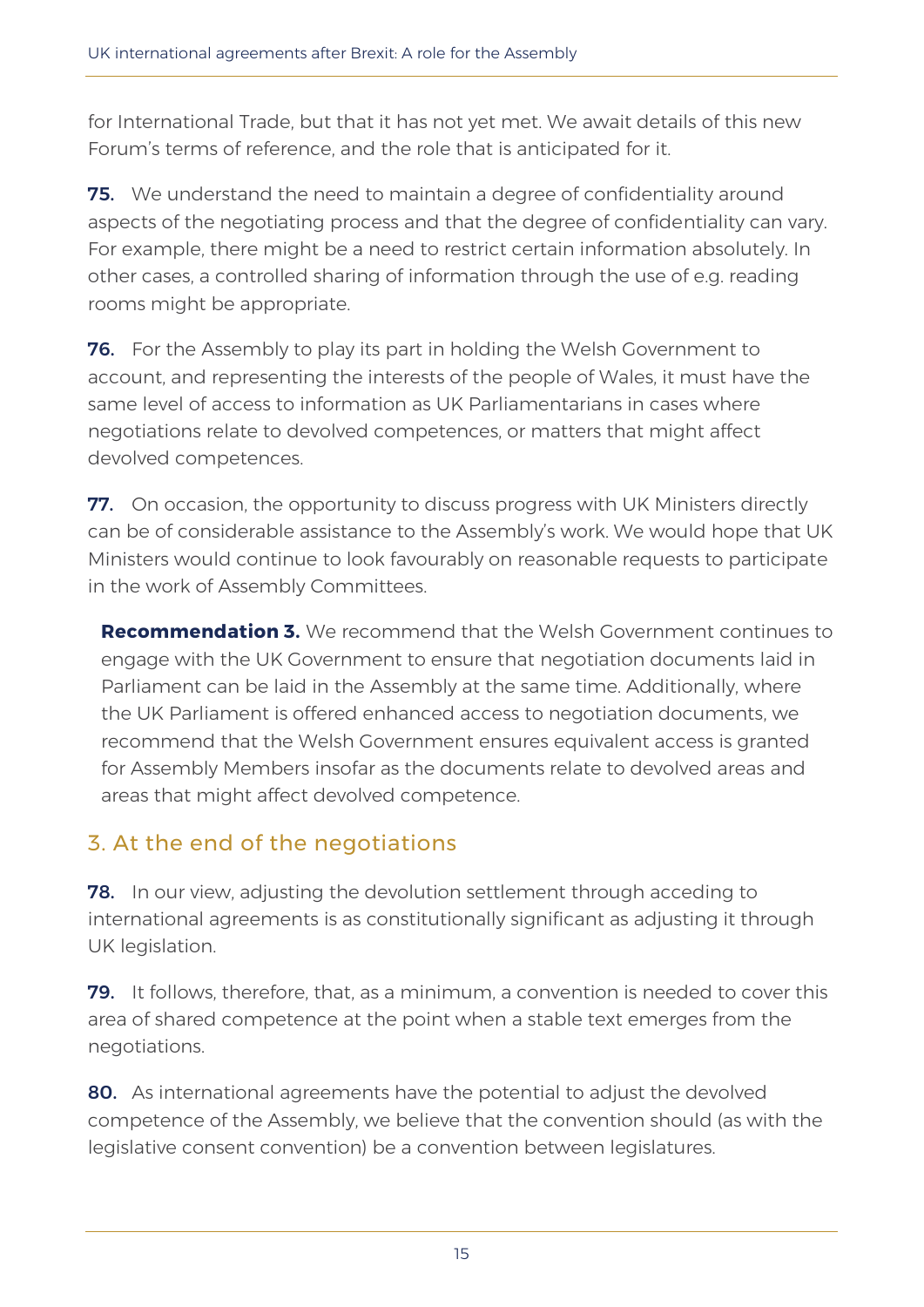**Recommendation 4.** In these circumstances, we recommend that any proposals for a revised process of UK Parliamentary scrutiny incorporates the need to consider the views of the Assembly before the ratification of an agreement. We hope that both the UK and Welsh Governments will undertake to support this.

### 4.Differential implementation of international agreements

81. Ultimately, UK international agreements that incorporate the particular needs of Wales and that respect the devolution settlement have the potential to be of significant benefit to the people of Wales.

82. We would hope that a UK international agreement would work in the best interests of all of the UK.

83. However, we recognise that there could be circumstances in which a particular Welsh issue cannot be addressed through a more general UK approach.

84. In such circumstances, well-established mechanisms exist to accommodate differential implementation of agreements. For example, the inclusion of annexes of reservations to an agreement.

85. We believe that the scope for differential implementation of future UK international agreements should be considered seriously by the UK Government as it develops its approach.

**Recommendation 5.** We recommend that the Welsh Government pursues differential implementation of international agreements as a means of ensuring devolved interests are observed without causing impediment to the progress of a UK agreement.

### 5. Implementation of devolved aspects of international agreements

86. The Assembly and/or Welsh Ministers are responsible for the domestic implementation of devolved aspects of international agreements, including any legislative measures that might be necessary.

87. In circumstances where the UK Government intends to give provisional effect to an international agreement (in part or in full) then it should be required to notify Welsh Ministers and the Assembly of this intention.